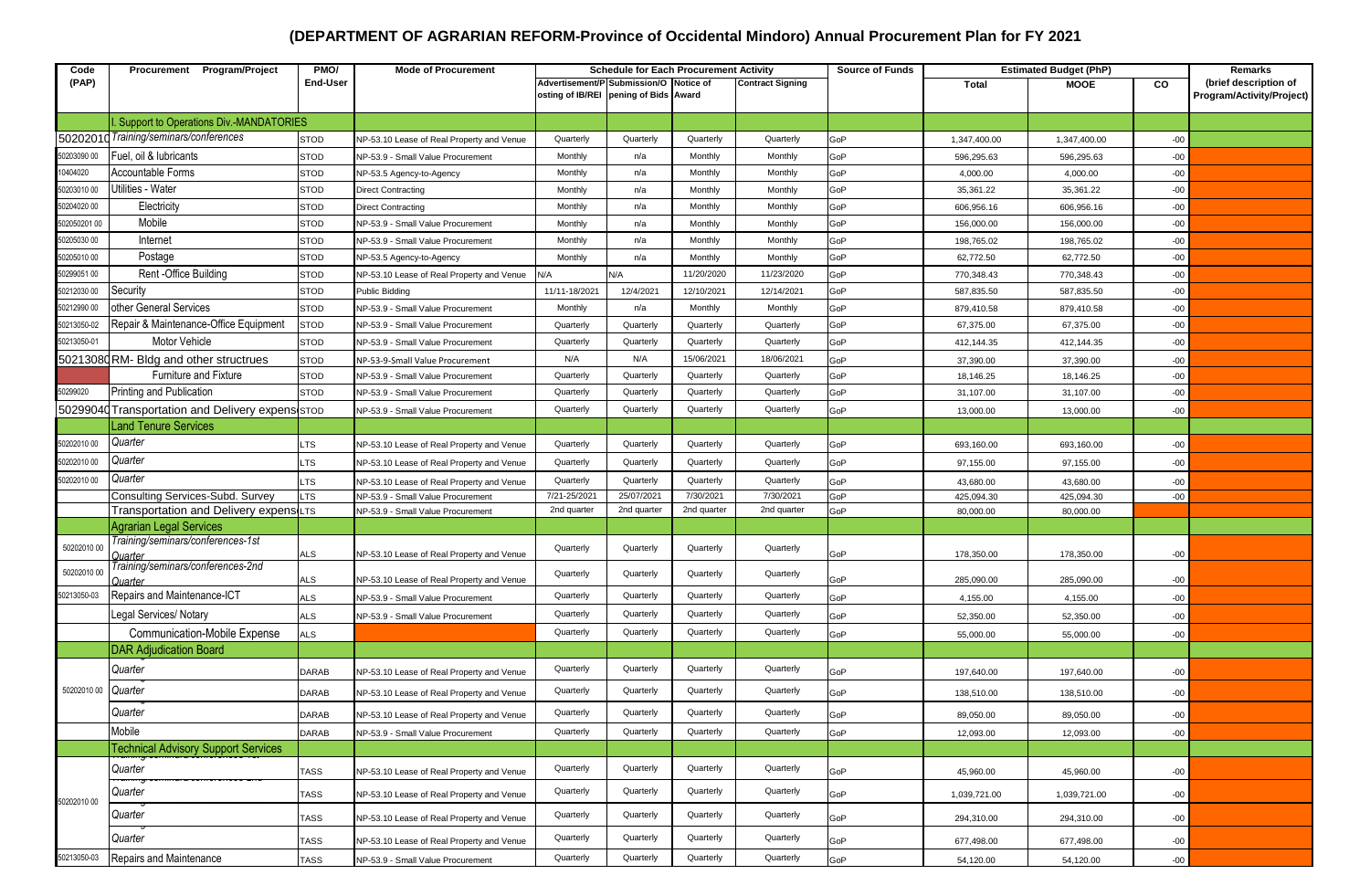| Code                    | Procurement Program/Project                         | PMO/                          | <b>Mode of Procurement</b>        | <b>Schedule for Each Procurement Activity</b>                                   |                                     |                         |                                                        | <b>Source of Funds</b><br><b>Estimated Budget (PhP)</b> |               |               |                                 | Remarks                   |
|-------------------------|-----------------------------------------------------|-------------------------------|-----------------------------------|---------------------------------------------------------------------------------|-------------------------------------|-------------------------|--------------------------------------------------------|---------------------------------------------------------|---------------|---------------|---------------------------------|---------------------------|
| (PAP)                   |                                                     | End-User                      |                                   | Advertisement/P Submission/O Notice of<br>osting of IB/REI pening of Bids Award |                                     | <b>Contract Signing</b> |                                                        | Total                                                   | <b>MOOE</b>   | <b>CO</b>     | (brief description of           |                           |
|                         |                                                     |                               |                                   |                                                                                 |                                     |                         |                                                        |                                                         |               |               |                                 | Program/Activity/Project) |
|                         | <b>Construction Materials (VLFED)</b>               | <b>TASS</b>                   | NP-53.9 - Small Value Procurement | 01/09/2021                                                                      | 5/6/2021                            | 5/7/2021                | 5/7/2021                                               | GoP                                                     | 299,785.00    | 299,785.00    | $-00$                           |                           |
|                         | Farm Machinery and Equipment/                       |                               |                                   | 05-Jul-21                                                                       | 08/07/2021                          | 13-Jul-21               | 13-Jul-21                                              |                                                         |               |               |                                 |                           |
|                         | Implement                                           | <b>TASS</b>                   | Public Bidding                    |                                                                                 |                                     |                         |                                                        | GoP                                                     | 1,496,000.00  | 1,496,000.00  | $-00$                           |                           |
|                         | Hauling Trikes and Hand tractors with<br>implements |                               |                                   | 01-Sep-21                                                                       | 9/8/2021                            | 10-Sep-21               | 10-Sep-21                                              |                                                         |               |               |                                 |                           |
|                         |                                                     | <b>TASS</b>                   | NP-53.9 - Small Value Procurement |                                                                                 |                                     |                         |                                                        | GoP                                                     | 578,000.00    | 578,000.00    | $-00$                           |                           |
|                         | Provision of Sewing Machine and                     |                               |                                   | 01-Sep-21                                                                       | 9/8/2021                            | 10-Sep-21               | 10-Sep-21                                              |                                                         |               |               |                                 |                           |
|                         | <b>Embrodering Machine</b>                          | <b>TASS</b>                   | NP-53.9 - Small Value Procurement |                                                                                 |                                     |                         |                                                        | GoP                                                     | 183,300.00    | 183,300.00    | $-00$                           |                           |
|                         | Mobile                                              | <b>TASS</b>                   | NP-53.9 - Small Value Procurement | Quarterly                                                                       | Quarterly                           | Quarterly               | Quarterly                                              | GoP                                                     | 55,000.00     | 55,000.00     | $-00$                           |                           |
|                         | <b>DARPO Office Supplies and Equipments</b>         |                               |                                   |                                                                                 |                                     |                         |                                                        |                                                         |               |               |                                 |                           |
| 50203010-02             | PS-DBM and Officesupplies - Not-Available DAR       |                               | NP-53.5 Agency-to-Agency          | n/a                                                                             | n/a                                 | n/a                     | n/a                                                    | GoP                                                     | 1,076,784.28  | 1,076,784.28  | $-00$                           |                           |
| <b>GRAND TOTAL</b>      |                                                     |                               |                                   |                                                                                 |                                     |                         |                                                        |                                                         | 12,628,713.22 | 12,628,713.22 |                                 |                           |
| Prepared by:            |                                                     | End-Users:                    |                                   |                                                                                 |                                     |                         | Recommending Approval Bids and Awards Committee (BAC): |                                                         |               | Approved by:  |                                 |                           |
|                         |                                                     |                               |                                   |                                                                                 |                                     |                         |                                                        |                                                         |               |               |                                 |                           |
|                         |                                                     |                               |                                   |                                                                                 |                                     |                         |                                                        |                                                         |               |               |                                 |                           |
| <b>MAFHIL K. GARCIA</b> |                                                     | ATTY. JEHAN M. TABAYAG        |                                   | <b>LYDIA S. SARMIENTO</b>                                                       |                                     | <b>MAXIMA M. GRIEGO</b> |                                                        | <b>LYDIA S. SARMIENTO</b>                               |               |               |                                 |                           |
| <b>BAC</b> Secretariat  |                                                     |                               | Chief, Legal Div.                 |                                                                                 | Team Leader-LTS                     |                         | Member                                                 |                                                         | Member        |               |                                 |                           |
|                         |                                                     |                               |                                   |                                                                                 |                                     |                         |                                                        |                                                         |               |               |                                 |                           |
|                         |                                                     |                               |                                   |                                                                                 |                                     |                         |                                                        |                                                         |               |               |                                 |                           |
| Validated by:           |                                                     |                               |                                   |                                                                                 |                                     |                         |                                                        |                                                         |               |               | <b>NOMER Q. SEBASTIAN</b>       |                           |
|                         | <b>ENGR. REY ARNOLD M. PASTORES</b>                 |                               | ATTY, PACITO M. CANONOY           |                                                                                 |                                     | <b>RODRIGO P. MAZO</b>  |                                                        | <b>MARIA SHARON B. DESEAR</b>                           |               |               | Head of Procuring Entity (HOPE) |                           |
|                         | CARPO - PBD                                         |                               | <b>RARAD</b>                      |                                                                                 | Member                              |                         | Vice-Chairman                                          |                                                         |               |               |                                 |                           |
|                         | <b>ADELYN M. CABRIEL</b>                            |                               |                                   |                                                                                 |                                     |                         |                                                        |                                                         |               |               |                                 |                           |
|                         |                                                     |                               |                                   |                                                                                 |                                     |                         |                                                        |                                                         |               |               |                                 |                           |
|                         | <b>Budget Officer</b>                               |                               |                                   |                                                                                 |                                     |                         |                                                        |                                                         |               |               |                                 |                           |
|                         |                                                     | <b>MARIA SHARON B. DESEAR</b> |                                   |                                                                                 | <b>ENGR. REY ARNOLD M. PASTORES</b> |                         |                                                        |                                                         |               |               |                                 |                           |
|                         |                                                     |                               | CAO                               |                                                                                 |                                     |                         | Chairman                                               |                                                         |               |               |                                 |                           |